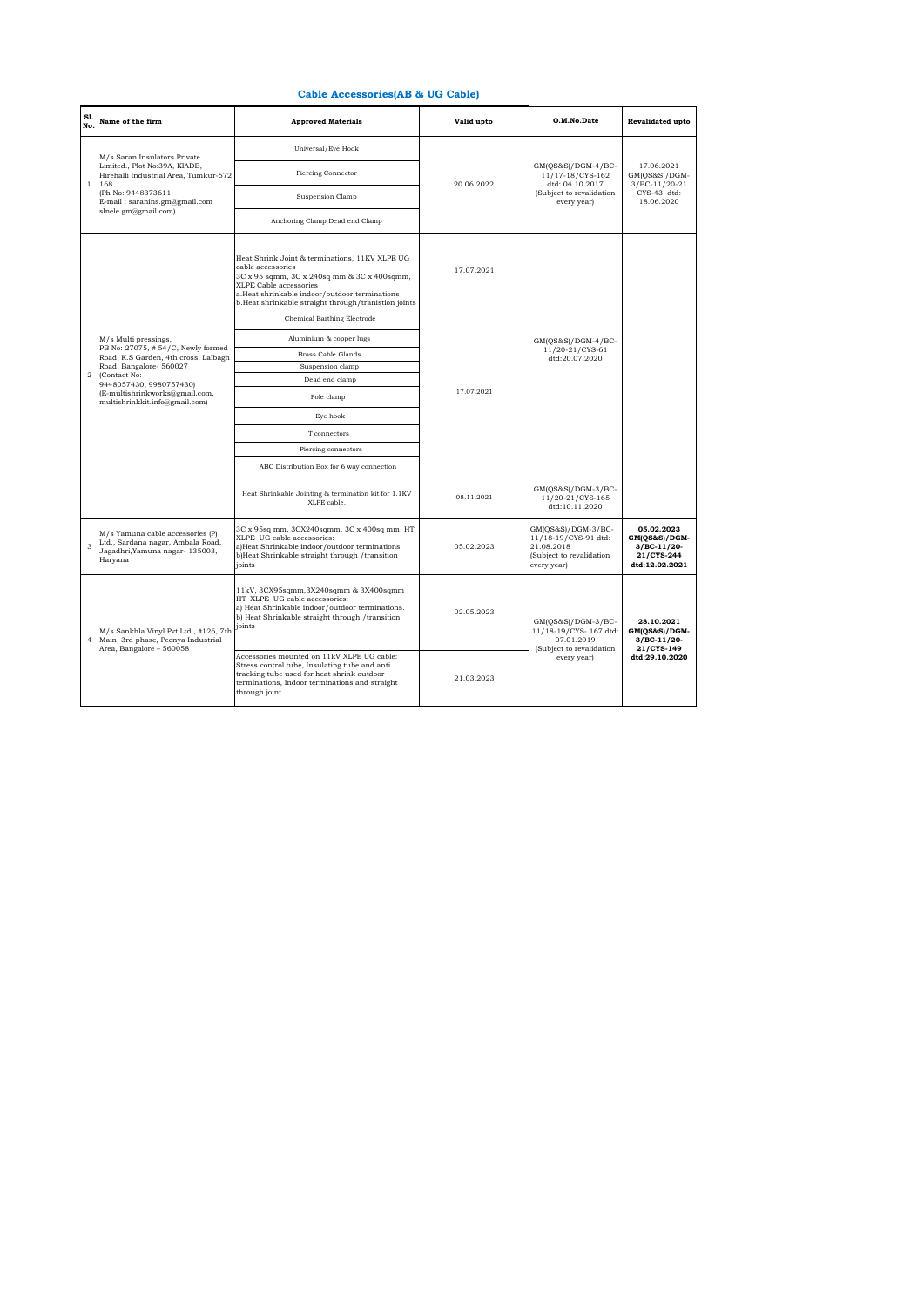| 5              | M/s 3M Electro & communication<br>India Pvt Ltd., 145, Mumbai- Pune<br>Road, Pimpri, Pune-411018<br>(Registered Office: No.95, (Plot No:95-<br>97), Sanniyasikuppam, Udhaya<br>Nagar, Thirunhuvanai Main Road,<br>Thirubhuvanai PO, Puducherry -<br>605107)<br>Contact No:<br>9180 22231414                             | 3CX95sqmm, XLPE cable accessories:<br>a) Heat Shrinkable indoor/outdoor terminations.<br>b) Heat Shrinkable straight through /transition<br>joints<br>3CX240sqmm, XLPE cable accessories:<br>a) Heat Shrinkable indoor/outdoor terminations.<br>b) Heat Shrinkable straight through /transition<br>ioints                                                                 | 18.12.2023               | $GM(QS&S)/DGM-3/BC-$<br>11/18-19/CYS-204 dtd:<br>02.03.2019<br>(Subject to revalidation<br>every year)        | 06.11.2022<br>GM(QS&S)/DGM-<br>$3/BC-11/20-$<br>21/CYS-161<br>dtd:09.11.2020 |
|----------------|-------------------------------------------------------------------------------------------------------------------------------------------------------------------------------------------------------------------------------------------------------------------------------------------------------------------------|---------------------------------------------------------------------------------------------------------------------------------------------------------------------------------------------------------------------------------------------------------------------------------------------------------------------------------------------------------------------------|--------------------------|---------------------------------------------------------------------------------------------------------------|------------------------------------------------------------------------------|
|                |                                                                                                                                                                                                                                                                                                                         | 3CX400sqmm, XLPE cable accessories:<br>a) Heat Shrinkable indoor/outdoor terminations.<br>b) Heat Shrinkable straight through /transition<br>joints                                                                                                                                                                                                                       |                          |                                                                                                               |                                                                              |
| 6              | M/s Mega Powerline(India), #2/3, SRS<br>Market, 2nd floor, V.S Lane, Chickpet<br>Bangalore<br>Contact No: 9343881685,<br>9740787358<br>E-mail:megapowerline@gmail.com                                                                                                                                                   | Accessories for ABC Cables as per NF-33, as per<br>IS-13573 for Joints & Terminations<br>11kV, AB Cable Straight thru 'Joint Kit suitable for<br>95 sq mm<br>11kV, AB Cable Straight thru 'Joint Kit suitable for<br>$120$ sq mm<br>11kV ABC Termination kit 95-120sq mm                                                                                                  | 11.10.2022               | GM(QS&S)/DGM-3/BC-<br>11/18-19/CYS-210 dtd:<br>12.03.2019<br>(Subject to revalidation<br>every year)          |                                                                              |
| $\overline{7}$ | M/s SICAME India Connectors Pvt<br>Ltd.,<br>S.No: 473/1(part), #96,<br>Sirunkundram Village post, Chegalpe<br>Taluk, Kanchipuram Dist-603108,<br>Tamilnadu<br>Contact No:<br>91-44-27410200                                                                                                                             | LT/AB cable accessories<br>Insulating piercing connectors.<br>Anchoring clamp /Dead end clamp assembly<br>Suspension clamp/Tension clamp assembly<br>Stainless steel strap with Buckle<br>Junction sleeves (Mid span Joints)<br>Three phase LT AB cable distribution box for 5 & 6<br>connection and Single phase LT AB cable<br>distribution box for 20 & 10 connections | 09.02.2023               | GM(QS&S)/DGM-3/BC-<br>11/20-21/CYS-243<br>dtd:10.02.2021                                                      |                                                                              |
| 8              | M/s Raychem RPG(P) Ltd., No.37/7,<br>Ground Floor, Aga Abbas Ali Road, Off<br>Halasur Road, Bangalore-560 042<br>(Ph No: 9180-40676666, F-9180-<br>25586039, www.raychemrpg.com)                                                                                                                                        | Heat Shrinkable Joint & terminations, 1.1KV XLPE<br>cable accessories<br>11kV, Jointing & cable termination kit as per IS -<br>13573 3CX95sqmm, 3CX240sqm, 3CX400sqmm,<br>11kV XLPE UG cable Accessories<br>a. Heat shrinkable indoor/outdoor terminations<br>b. Heat shrinkable straight through/ Transition<br>joints                                                   | 06.06.2022               | GM(QS&S)/DGM-3/BC-<br>11/19-20/CYS-117 dtd:<br>20.09.2019<br>(Subject to revalidation<br>every year)          | 06.06.2022<br>GM(QS&S)/DGM-<br>$3/BC-11/20-$<br>21/CYS-166<br>dtd:11.11.2020 |
|                |                                                                                                                                                                                                                                                                                                                         | LT & HT AB Cable Accessories<br>Insulating piercing connectors.<br>Anchoring clamps (Dead end) assembly for<br>bare/insulated wire<br>Suspension clamp assembly<br>Pre-insulated lugs/ferrules<br>Steel strap & Buckles<br>Eye Hook type A & B (Suitable for ABC fittings)<br>Insulating line cover<br>Cable end caps                                                     | 28.01.2024               | $GM(QS&S)/DGM-3/BC-$<br>11/20-21/CYS-234<br>dtd:29.01.2021                                                    |                                                                              |
| $\overline{9}$ | M/s Western Cablex Engineering Pvt<br>Ltd<br>202, Universal Industrial Estate, J.P.<br>Road, Andheri West, Mumbai -<br>400058<br>Ph No: 91 22 26358098,<br>E-mail: info@wcablex.com,<br>wcablex@gmail.com<br>Factory Unit: No.7, Silver Industrial<br>Estate, Bhimpore, Nani Daman<br>396210.                           | Heat Shrinkable Joint & terminations, 1.1KV XLPE<br>cable accessories<br>11kV, Jointing & cable termination kit as per IS -<br>13573 3Cx95sqmm, 3CX240sqm, 3Cx400sqmm<br>11kV XLPE UG cable Accessories<br>a. Heat shrinkable indoor/outdoor terminations<br>b. Heat shrinkable straight through/ Transition<br>joints                                                    | 13.10.2021<br>27.03.2024 | $GM(QS&S)/DGM-3/BC-$<br>11/19-20/CYS-156<br>dtd:18.11.2019<br>(Subject to revalidation<br>every year)         |                                                                              |
| 10             | M/s SGP Industries,<br>Madapatna, Near Vinayaka Engg<br>Works, Harragadde post, Jigani hobli,<br>Anekal Taluk,<br>Bangalore - 560105<br>(Mob: 9591075579, 8050777535,<br>8951892319)<br>E-mail:sgp_indl@rediffmail.com                                                                                                  | Accessories for ABC cables<br>· Suspension clamp<br>· Insulating Piercing Connector<br>• Anchor Clamp Assembly                                                                                                                                                                                                                                                            | 25.10.2024               | GM(QS&S)DGM(El.,)-<br>3)/BC-11/ 19-20/Cys-<br>165 dated:09.12.2019<br>(Subject to revalidation<br>every year) |                                                                              |
| 11             | M/s Spoorthy Metal Technologies Pvt<br>Ltd.,<br>Dabuspete, Nelamangla, Bangalore -<br>562111<br>E-mail: spoorthymetals@gmail.com<br>Contact No: 9036928643                                                                                                                                                              | 157-P Sopura Industrial Area, 1st phase, 11kV, Jointing & cable termination kit as per IS-13573<br>3Cx95sqmm, 3CX240sqm, 3Cx400sqmm 11kV XLPE<br>UG cable Accessories<br>· Heat shrinkable indoor/outdoor terminations<br>· Heat shrinkable straight through/ Transition joints                                                                                           | 05.08.2024               | GM(QS&S)DGM(El.,)-<br>3)/BC-11/20-21/Cys-76<br>dated:13.08.2020<br>(Subject to revalidation<br>every year)    | 16.09.2021<br>$GM(QS&S)/DGM-$<br>3/BC-11/20-21/CYS-<br>125 dtd:18.09.2020    |
| 12             | M/s BBC Cellpack Electrical Products,<br>Behr Bircher cell pack BBC India Private<br>Limited,<br>No.801, NDM-1, Netaji Subhash Place,<br>Pitampura, New Delhi - 110034<br>Factory Unit: No:149, EHTP, Phase 5,<br>Sector 56, Kundli Sonpat, Haryana -<br>131028<br>Ph no:9830059945<br>E-mail:pinaki.gupta@cellpack.com | 11kV, Jointing & cable termination kit as per IS-13573<br>3Cx95sqmm, 3CX240sqm, 3Cx400sqmm 11kV XLPE<br>UG cable Accessories<br>a. Heat shrinkable indoor/outdoor terminations<br>b. Heat shrinkable straight through/ Transition joints                                                                                                                                  | 09.07.2024               | GM(QS&S)DGM(El.,)-<br>3)/BC-11/20-21/Cys-<br>134 dated:05.10.2020<br>(Subject to revalidation<br>every year)  |                                                                              |
| 13             | M/s Compaq International Pvt. Ltd, VPO-<br>Shadipur, Gurunak Nagar, Khajuri Road,<br>Yamuna Nagar, Khajuri Road, Yamuna<br>Nagar-135001, Haryana                                                                                                                                                                        | 3C x 95sq mm, 3CX240sqmm, 3C x 400sq mm HT<br>XLPE UG cable accessories:<br>a)Heat Shrinkable indoor/outdoor terminations.<br>b)Heat Shrinkable straight through /transition joints                                                                                                                                                                                       | 18.12.2022               | GM(QS&S)/DGM-4/BC-<br>11/17-18/CYS-53 dtd:<br>22.06.2018<br>(Subject to revalidation<br>every year)           | 17.10.2021<br>$GM(QS&S)/DGM-$<br>3/BC-11/20-21/CYS-<br>143 dtd:19.10.2020    |